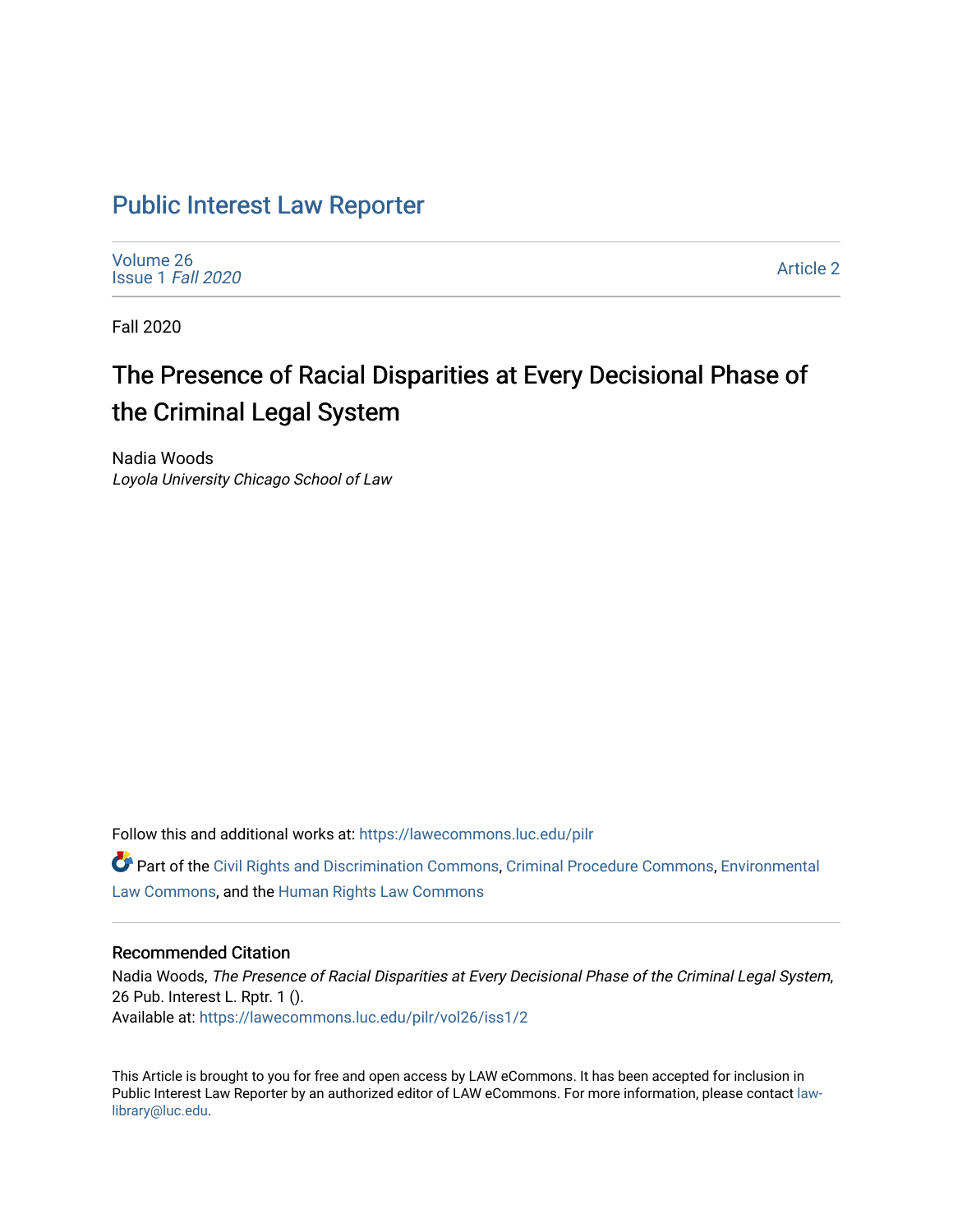### **The Presence of Racial Disparities at Every Decisional Phase of the Criminal Legal System**

Nadia Woods

Despite wielding a "color-blind" Constitution that bars discrimination on the basis of race, the U.S. criminal legal system is plagued by bias such that it routinely exacerbates racial disparities and socioeconomic inequality.<sup>1</sup> Systematic racial segregation and rising poverty levels within communities of color interacted to create the social conditions leading up to the crime waves of recent decades, as well as the corresponding tough-on-crime legislation that had ever-evolving impacts on communities of color while only *marginally* improving public safety.<sup>2</sup>This truth necessitates an acknowledgement that the disparate treatment experienced by people of color in the criminal legal system, Black people especially, is a symptom of pervasive and systemic racism.

Racial disparity, in the context of the criminal legal system, refers to the phenomena of a racial or ethnic group's proportion within the control of the system being greater than the proportion of such groups in the general population. $3$  These disparities, such as Black people only making up approximately 13% of the U.S. population but comprising nearly half the population of currently incarcerated people,<sup>4</sup> have long infected every step of the criminal justice process.<sup>5</sup> The repercussions of systematic and widespread racial biases can be observed in the overrepresentation of Black people at all decisional stages of criminal processing, from arrest to pretrial detention, sentencing (including capital punishment), confinement, and wrongful conviction.'

While there is variance in academic conclusions regarding the ultimate *cause* of this injustice, social science research consistently shows that racial bi-

5 Joseph Guzman, *"California Police Stop Black Drivers at Higher Rates, Analysis Finds",* The Hill, January 3, 2020 at 1.

<sup>6</sup>Katherine J. Rosich, *supra,* note 2.

<sup>1</sup> *See* Theodore Johnson, *How Conservatives Turned the 'Color-Blind Constitution' Against Racial Progress,* THE ATLANTIC (2019).

<sup>2</sup>Katherine J. Rosich, *Race, Ethnicity and the Criminal Justice System,* WASHINGTON, D.C., AMERICAN SOC. ASSOC. September 1, 7 (2007); *See also* National Research Council, *The Growth of Incarceration in the United State: Exploring Causes and Consequences* (2014).

**<sup>3</sup>**The Sentencing Project, *Reducing Racial Disparity in the Criminal justice System: A Manual for Practitioners and Policymakers,* at 1.

<sup>4</sup> Rebecca-Fielding Miller, *The Interaction of Race and Gender as a Significant Driver of RacialArrest Disparities for African American Men, 97* JOURNAL OF URBAN HEALTH 112, 113 (2020).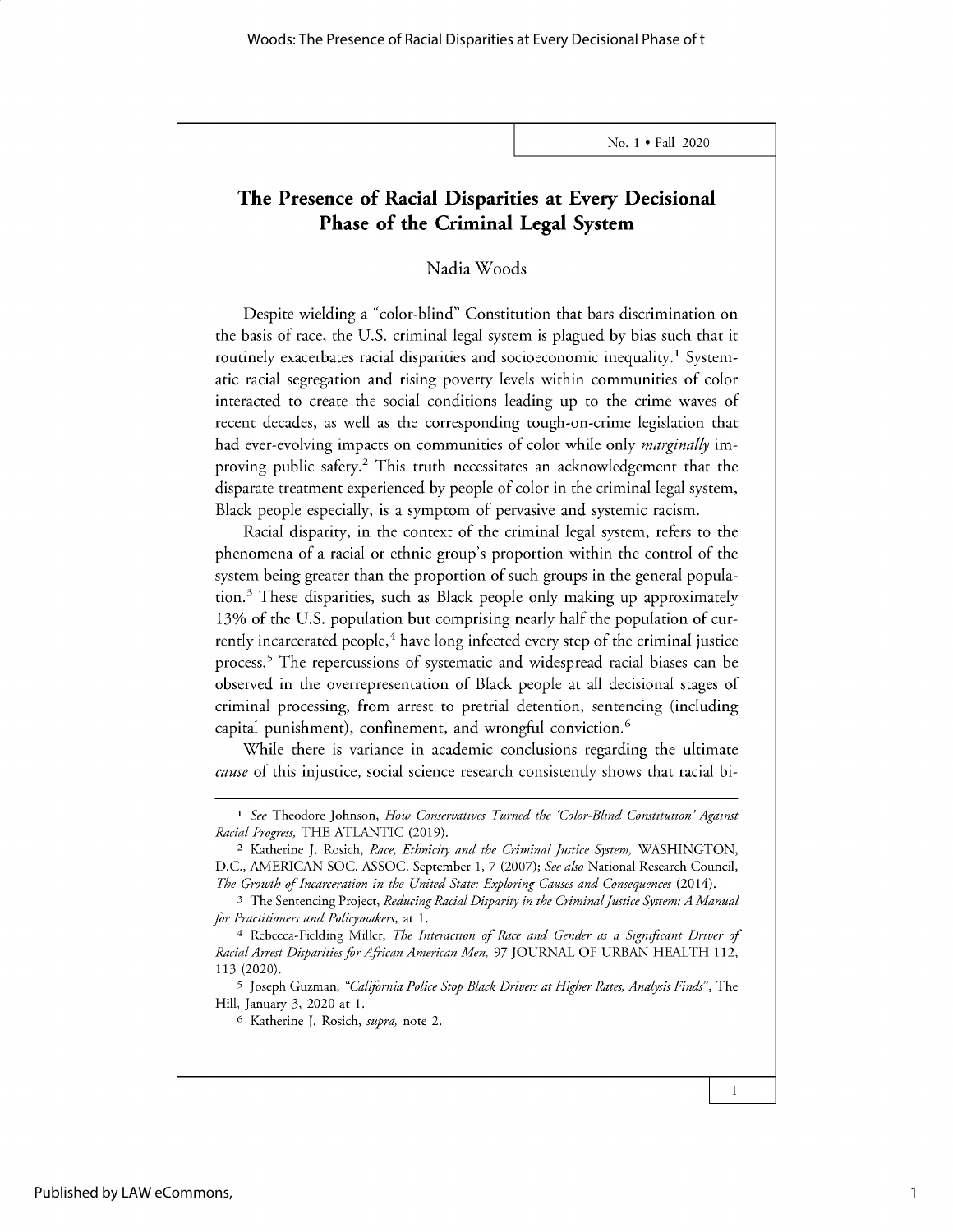Loyola Public **Interest** Law Reporter

ases and discrimination occur in various places and times throughout justice processing, such that these differences in treatment accumulate and foster racially disparate outcomes. <sup>7</sup>

#### POLICING

Historical cultural narratives of people of color, particularly those concerning Black men, increase their vulnerability to aggressive policing.<sup>8</sup> Police stops and their search decisions suffer from persistent racial bias, especially against Black and Hispanic suspects,<sup>9</sup> making Black people far more likely to be arrested than any other racial group in the United States.<sup>10</sup> Additionally, police officers' use of force—regardless of lethality—differs as a function of suspect race such that Black suspects receive harsher treatment than their white counterparts.<sup>11</sup> Consequently, despite making up only 15% of the United States population, Black people constitute roughly 40% of the suspects who have been shot and killed by U.S. police officers.<sup>12</sup> Compounding the issue, fourth amendment law has expanded permissible contact between people of color and police officers, facilitating one of several dynamics that enables racial profiling and legitimizes police violence.<sup>13</sup> Overpolicing and specialized treatment, and the subsequent overexposure of Black people to the police, necessarily results in the overrepresentation of Black people in the criminal legal system.

#### PRETRIAL DETENTION & PLEA DEALS

Pretrial detention procedures systematically disadvantage marginalized communities.14 Shortly after a person is arrested and/or accused of having

9 Emma Pierson, *A large-scale analysis of racial disparities in police stops across the United States, NATURE, HUMAN BEHAVIOUR 736,* 736 and 738 (2020).

**<sup>12</sup>***Id*

 $\overline{2}$ 

<sup>7</sup> Katherine J. Rosich, *supra,* note 2.

**<sup>8</sup>**Rebecca-Fielding Miller, *supra* note 4; *See also* The Sentencing Project, *Reducing Racial Disparity in the Criminal Justice System: A Manual for Practitioners and Policymakers,* at 6. (In 2006, Black people constituted 14% of drug users, while representing 35% of those arrested for drug offenses.)

**<sup>10</sup>**Brad Heath, *Racial Gap in U.S. Arrests,* USA TODAY 1, 2 (2014).

**<sup>11</sup>**Kendra Scott, *A Social Scientific Approach toward Understanding Racial Disparities in Police Shooting: Data from the Department of Justice (1980-2000)* JOURNAL OF SOCIAL ISSUES 701, 702 (2017).

**<sup>13</sup>**Devon W. Carbado, *From Stopping Black People to Killing Black People: The Fourth Amendment Pathways to Police Violence,* 163 (2017).

**<sup>14</sup>**Hagan, John and Alberto Palloni. *Sociological Criminology and the Mythology of Hispanic Immigration and Crime.* SOCIAL PROBLEMS 617, 619 *(1999).*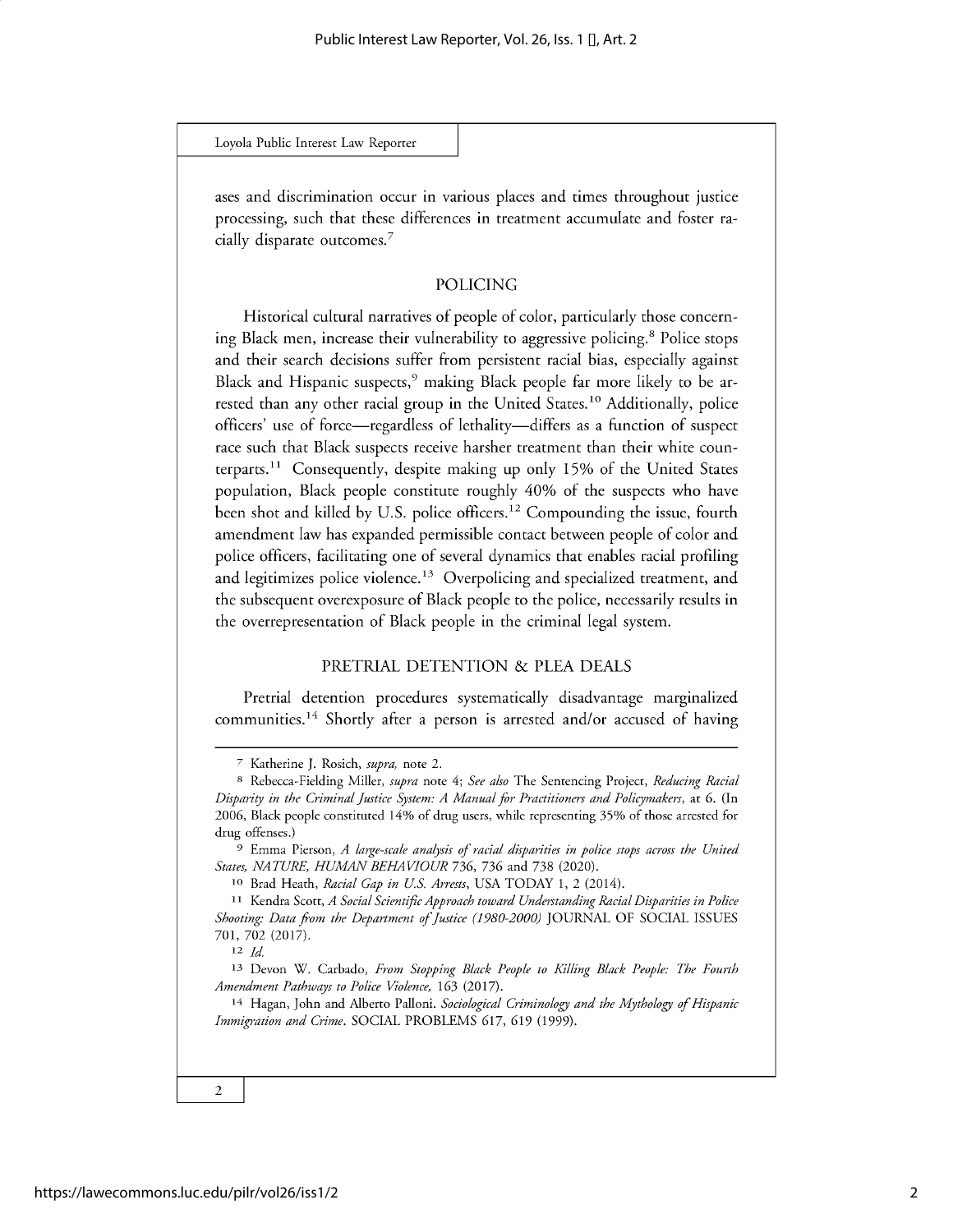committed a crime, a judge is given wide discretion to determine whether that person will be detained in jail or released back into society while awaiting their trial. 43% of Black people accused of a crime, in comparison to 34% of their white counterparts, are detained pretrial.<sup>15</sup> Being held in detention while awaiting trial increases the chances of conviction, and makes it more likely that defendants will accept less favorable plea deals, be sentenced to prison, and receive longer prison sentences.<sup>16</sup> Further, 70% of pretrial releases require money bonds<sup>17</sup>, therefore increasing the pressure on low-income individuals (who are disproportionately people of color) to accept less favorable plea deals. **<sup>18</sup>**

Although the criminal legal system theoretically guarantees the right to trial, the majority of defendants waive that right by accepting a plea deal.19 In fact, *90-95%* of all cases result in plea bargaining, a process during which prosecutorial discretion is known to cause racial discrepancies in sentencing outcomes.<sup>20</sup> The enormous amount of discretion afforded to prosecutors, coupled with the necessity of relatively quick decisions without full case information, creates a situation whereby both prosecutors and judges rely on stereotypical perceptual cues regarding race. $21$ 

#### SENTENCING

Racial disparities in sentencing are found in almost every crime category, making Black people more likely to be sentenced to prison, to receive longer prison sentences, and to obtain fewer benefits via downward departures from sentencing guidelines.<sup>22</sup> The intersection of mandatory sentencing and policy initiatives influenced by racial bias has had a negative and compound effect on

*17 Id*

**<sup>15</sup>**Frank McIntyre and Shima Baradaran, *Race, Prediction and Pretrial Detention,* JOURNAL OF EMPIRICAL LEGAL STUDIES *741, 742* (2013).

**<sup>16</sup>**The Sentencing Project, *Report of The Sentencing Project to the United Nations Special Rapporteur on Contemporary Forms of Racism, Racial Discrimination, Xenophobia, and Related Intolerance,* March 2018.

**<sup>18</sup>** Nazgol Ghandnoosh, *Black Lives Matter: Eliminating Racial Inequity in the Criminal Justice System,* THE SENTENCING PROJECT (2015).

**<sup>19</sup>** Andrew E. Taslitz, *The Guilty Plea State,* CRIM. JUST. 4 (2008).

**<sup>20</sup>** Lindsay Devers, Ph.D., *Plea and Charge Bargaining,* BUREAU OF JUSTICE ASSIS-TANCE (2011).

**<sup>21</sup>** Lisa Stolzenberg, Stewart J. D'Alessio and David Eitle, *Race and Cumulative Discrimination in the Prosecution of Criminal Defendants* RACE AND JUSTICE 275, (2013).

**<sup>22</sup>**Spohn, Cassia C. 2000. *Thirty Years of Sentencing Reform: The Quest for a Racially Neutral Sentencing Process,* 3 CRIMINAL JUSTICE 427 (2000).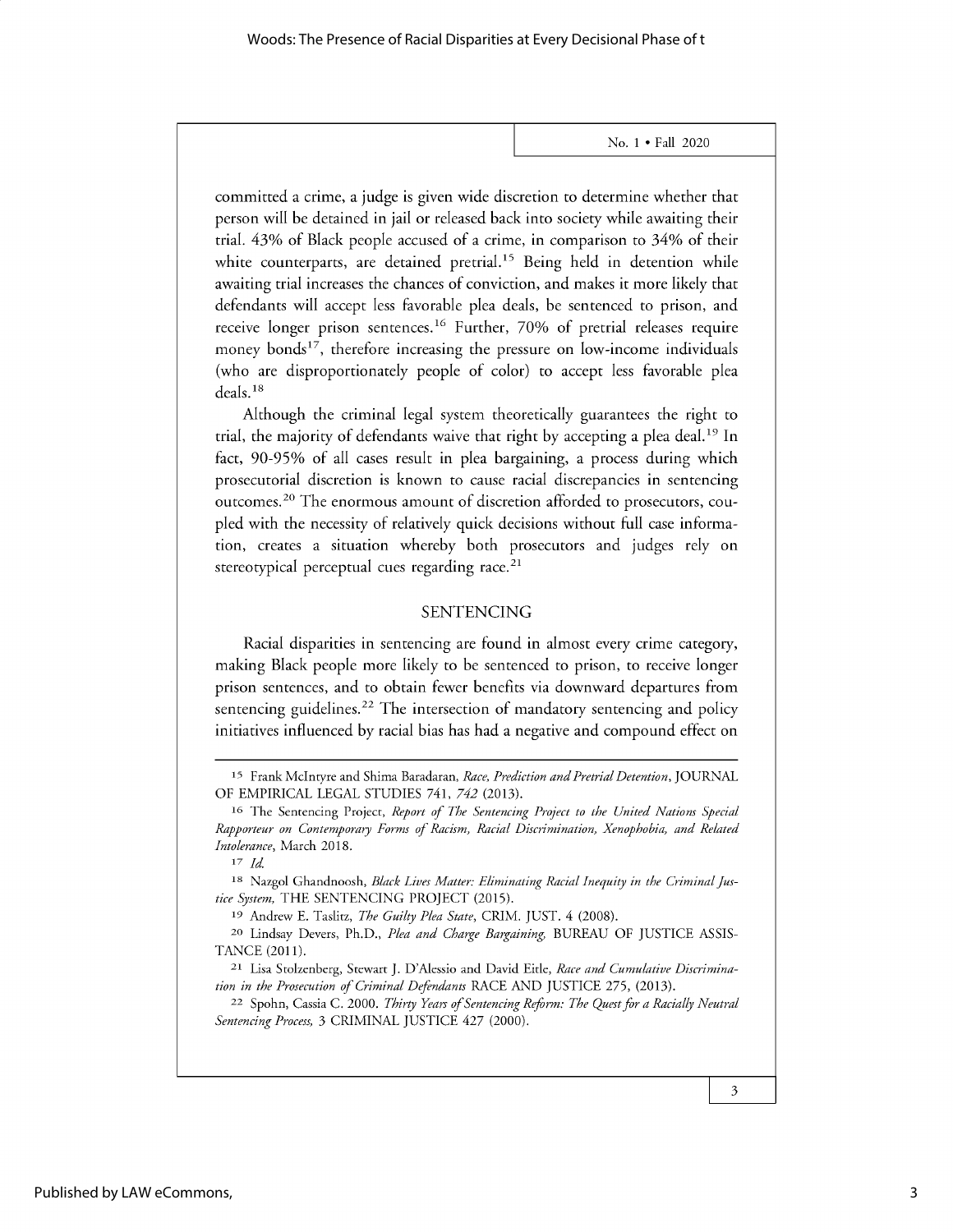#### Loyola Public **Interest** Law Reporter

marginalized communities. People of color are less likely than white offenders to receive a sentence that keeps them in their communities to participate in alternative programming, rather than being incarcerated in a prison.<sup>23</sup> Worst yet, Black defendants are *22 times* more likely to be sentenced to the death penalty for crimes when the victims are white, rather than Black  $-$  a type of bias the Supreme Court has conceded as "inevitable."<sup>24</sup>

Although typically proposed as efforts to deter crime and decrease unwarranted disparities in the criminal legal system, criminal justice initiatives have not stopped race and ethnicity from playing a role in contemporary sentencing outcomes. Since the 1970s, impulsive crime control policies such as mandatory minimum sentencing, truth-in-sentencing, sentencing guidelines, and "3 strikes" legislation have been enacted widely at both the state and federal levels.<sup>25</sup> Discriminatory policies and practices have the most severe effect on, and have been concentrated in staggering proportions on, one group: young Black men from inner cities and low-income communities.<sup>26</sup> Thus, young Black men, particularly those who are unemployed, are more likely than their white counterparts to be sentenced to prison and receive longer sentences, even when similarly situated. $27$ 

#### COLLATERAL CONSEQUENCES

Inconsistent treatment in policing, arrests, and sentencing necessarily leads to racial disparities among those experiencing the collateral consequences of criminal convictions. Once you've been convicted of a crime and labeled a felon by society, terminated historic forms of discrimination suddenly become legal.<sup>28</sup> Felony convictions, in large part because of stigma, function to exclude people from employment, decrease the quality of their family lives, prevent

<sup>26</sup>*Id*

28 *Id*

 $\overline{4}$ 

**<sup>23</sup>**The Sentencing Project, *Reducing Racial Disparity in the Criminal justice System: A Manual for Practitioners and Policymakers,* at 16.

<sup>24</sup> Bryan Stevenson, *Why American Prisons Owe Their Cruelty to Slavery* THE 1619 PRO-JECT 1, (2019).

<sup>25</sup> Katherine J. Rosich, *supra,* note 2 at 5.

<sup>27</sup> See David B. Mustard, *Racial, Ethnic, and Gender Disparities in Sentencing. Evidence from the U.S. Federal Courts,* 44 J. L. & ECON. 285, 311 (2001). *See also* Cassia C. Spohn, *Thirty Years of Sentencing Reform: The Quest for a Racially Neutral Sentencing Process,* NATIONAL INSTITUTE OF JUSTICE, POLICIES, PROCESSES, AND DECISIONS OF THE CRIMI-NAL JUSTICE SYSTEM 427, 443 (2000).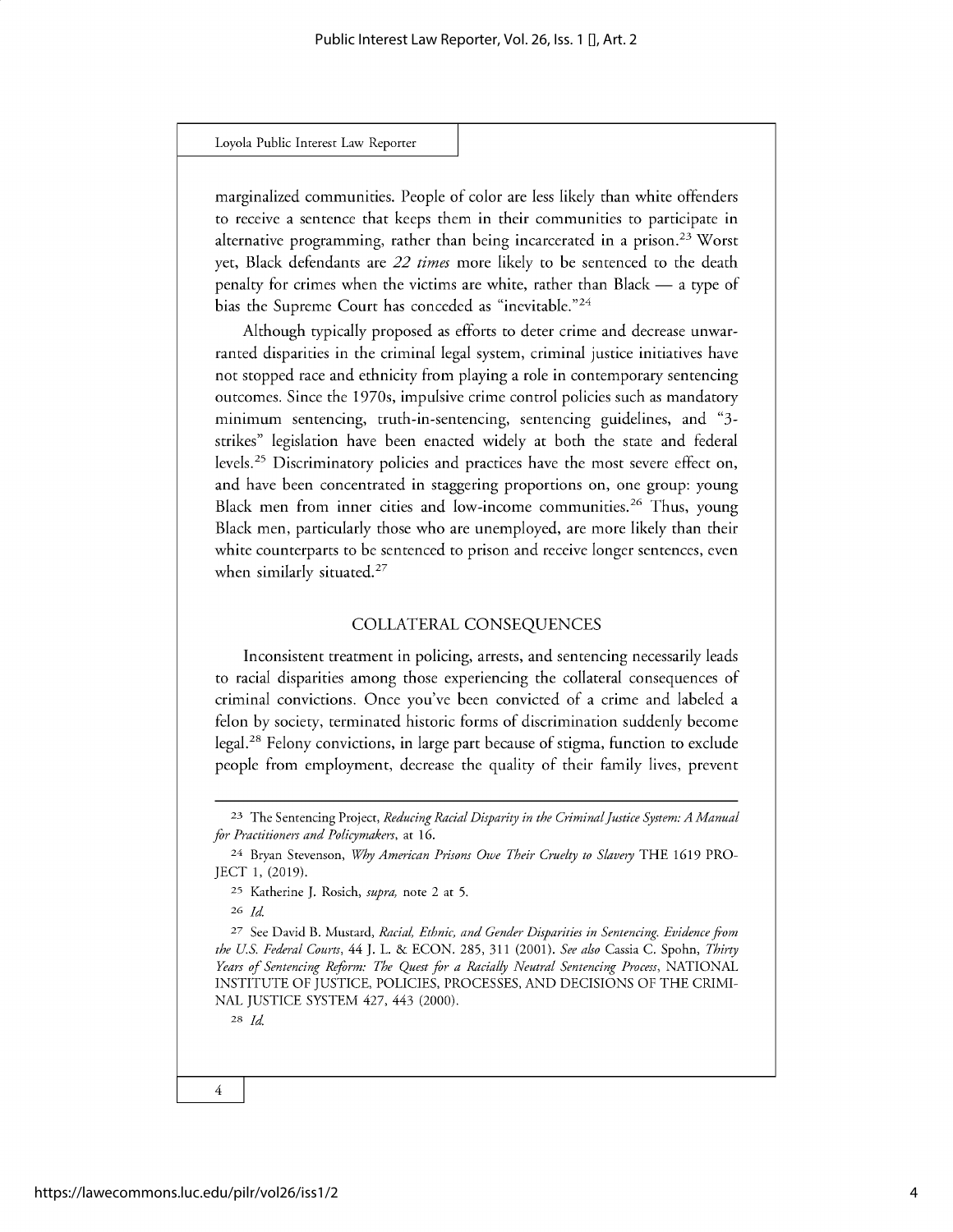access to welfare programs, strip voting rights, and much more.<sup>29</sup> In fact, 1 in 13 voting-age Black Americans has been disenfranchised in the U.S. as a result of a conviction.<sup>30</sup> Thus, felony convictions effectively operate to create a permanent underclass of people, and these people are disproportionately Black.<sup>31</sup>

When a person is arrested, the impact extends to their family and community members, with an ultimate result of recidivism and more incarceration generally. <sup>32</sup>A study of Wisconsin probationers indicates that Black people were nearly three times as likely as white people to be revoked from probation, especially for drug offenses. $33$  Disproportionate contact with the criminal justice system, largely due to more aggressive policing and prosecution of people of color, is one reason why collateral consequences disproportionately impact Black people.

#### THE JUVENILE LEGAL SYSTEM

The racial disparities seen in the adult criminal legal system are also reflected in the juvenile system. Increases in drug arrests in the 1990's, combined with policy initiatives that encouraged the use of incarceration as punishment, had a particularly severe effect on minority children and their early involvement in the criminal legal system.<sup>34</sup> Where 1 in 3 Black men can expect to be incarcerated at some point in their lifetimes, approximately *50%* of them experience their first arrest before their 23rd birthday.<sup>35</sup> Within the context of schools, Black students are suspended and expelled at rates that vastly exceed the punishment of white students for the same behavior.<sup>36</sup> Youth cannot be held in detention longer than 30 days without a set court date or sentence, but

33 Wisconsin Office of Justice Assistance (2008). *Commission on Reducing Racial Disparities in the Wisconsin Justice System Final Report.*

5

**<sup>29</sup>**Traci Schlesinger, *Racial Disparities in Pretrial Diversion: An Analysis of Outcomes Among Men Charged with Felonies and Processed in State Courts,* 3 RACE AND JUSTICE 210, 211 (2013).

**<sup>30</sup>** Erin Kelley, *Racism & Felony Disenfranchisement: An Intertwined History,* BRENNAN CENTER FOR JUSTICE (2017).

*<sup>31</sup>See* Alexander, Michelle, *The New Jim Crow: Mass incarceration in the Age of Colorblindness (1st ed.).* New York, NY: The New Press (2010).

**<sup>32</sup>**Tracey L. Meares, *The Increasing Significance of Genes: Reproducing Race,* 92 Nw. U. L. REV. 1046, 1052 (1998).

<sup>34</sup> *Supra,* note 2 at 6.

<sup>35</sup> *Supra,* note 4.

**<sup>36</sup>** Bryan Stevenson, *Why American Prisons Owe Their Cruelty to Slavery* THE 1619 PRO-JECT 1, (2019).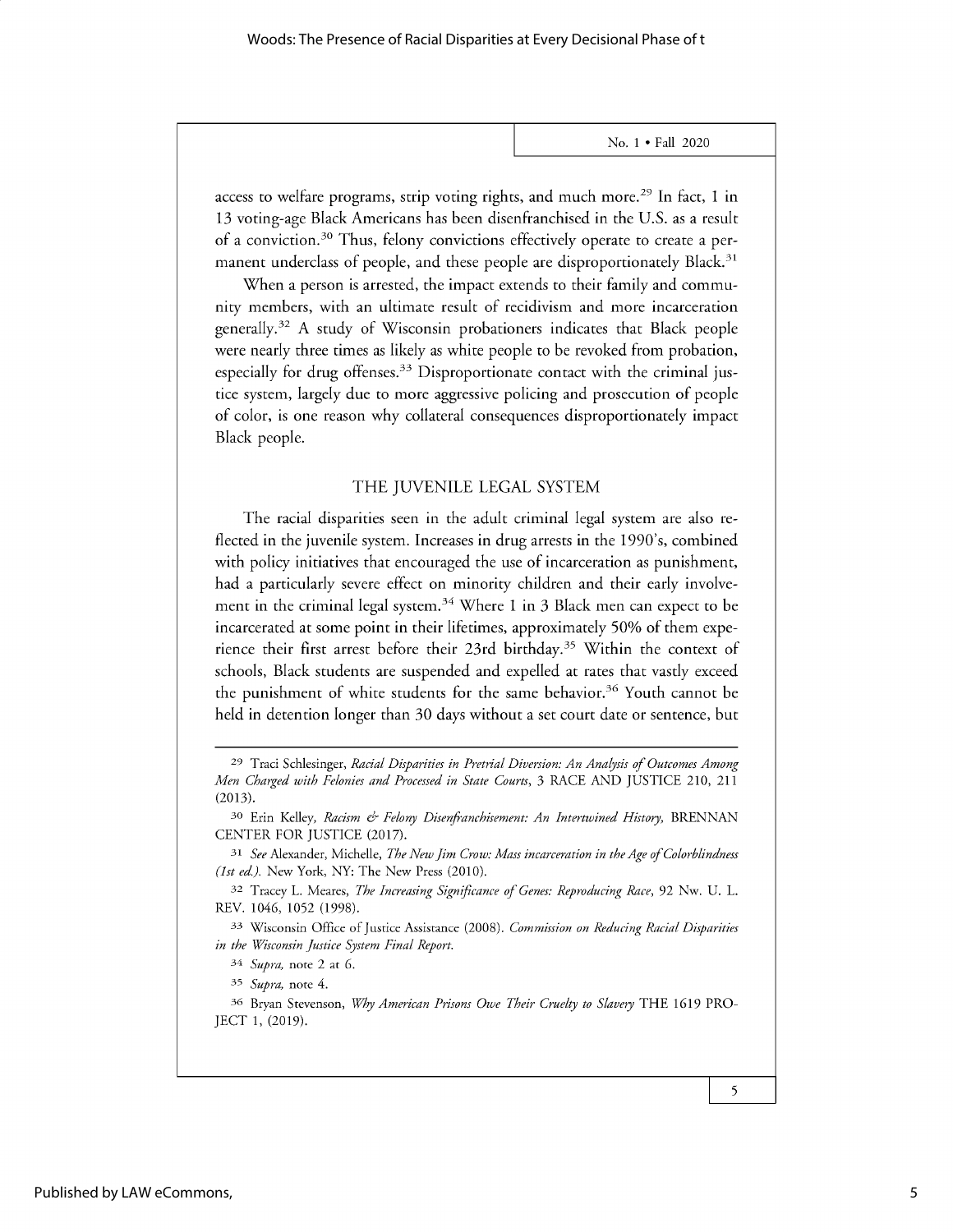Loyola Public **Interest** Law Reporter

nonetheless pretrial detention is surprisingly common in juvenile delinquency cases. <sup>37</sup>

The experience of being stopped and searched by police carries a particularly high risk for youth, given the potential to compromise their emotional and mental well-being.<sup>38</sup> Subjecting a community to a regime of aggressive stops contributes to the likelihood of criminal behavior in children and young adults, consequently increasing their exposure to the criminal legal system.<sup>39</sup> Black youth are more likely than their white counterparts to be referred to juvenile court (rather than diversion programs), waived to adult court, detained pre-trial, and locked up at disposition.<sup>40</sup> Black youth are also more likely to be arrested for a drug trafficking offense, even though white youth's self-reported experiences of using and selling drugs are at rates greater than that of Black youth.<sup>41</sup> Despite purported efforts to mitigate racial disparity over the past few decades, Black youth are still overrepresented at all stages of case processing within the juvenile legal system, and are frequently funneled into the similarly disparate adult criminal legal system.<sup>42</sup>

#### THE RESPONSIBILITY OF THE LEGAL PROFESSION

As seen in too many court opinions, there is a blatant disconnect between the perspective used during legal analysis and the reality that exists outside of those pages. Specifically in criminal and equal protection opinions, Supreme Court Justices typically operate within their perception of the world where bias and abuse of power by law enforcement officers and prosecutors are rare occurrences, and where individuals are presumed to know that they may refuse a

**<sup>37</sup>** Zoom Interview with a Cook County juvenile justice advocate who wishes to remain anonymous (Oct. 23, 2020). *See also* Wendy Sawyer, *Youth Confinement: The Whole Pie 2019,* PRISON POLICY INITIATIVE (2019).

**<sup>38</sup>** Dylan B. Jackson, Pd.D., Chantal Fahmy, Ph.D., Michael G. Vaughn, Ph.D., and Alexander Testa, Ph.D., *Police Stops Among At-Risk Youth: Repercussions for Mental Health,* JOUR-NAL OF ADOLESCENT HEALTH 627, 627 and 628 (2019).

**<sup>39</sup>**Susan A. Bandes, *The Mismeasure of Terry Stops: Assessing the psychological and emotional harms ofstop and frisk to individuals and communities,* 37 BEHAVIORAL SCIENCES & THE LAW 2 (2019).

**<sup>40</sup>***Id* at 1.

**<sup>41</sup>**Leah Floyd et al., *Adolescent Drug Dealing and Race/Ethnicity: A Population-Based Study of the Differential Impact of Substance Use on Involvement in Drug Trade,* Am. J Drug Alcohol Abuse (2010).

*<sup>42</sup> Supra,* note 2 at 9.